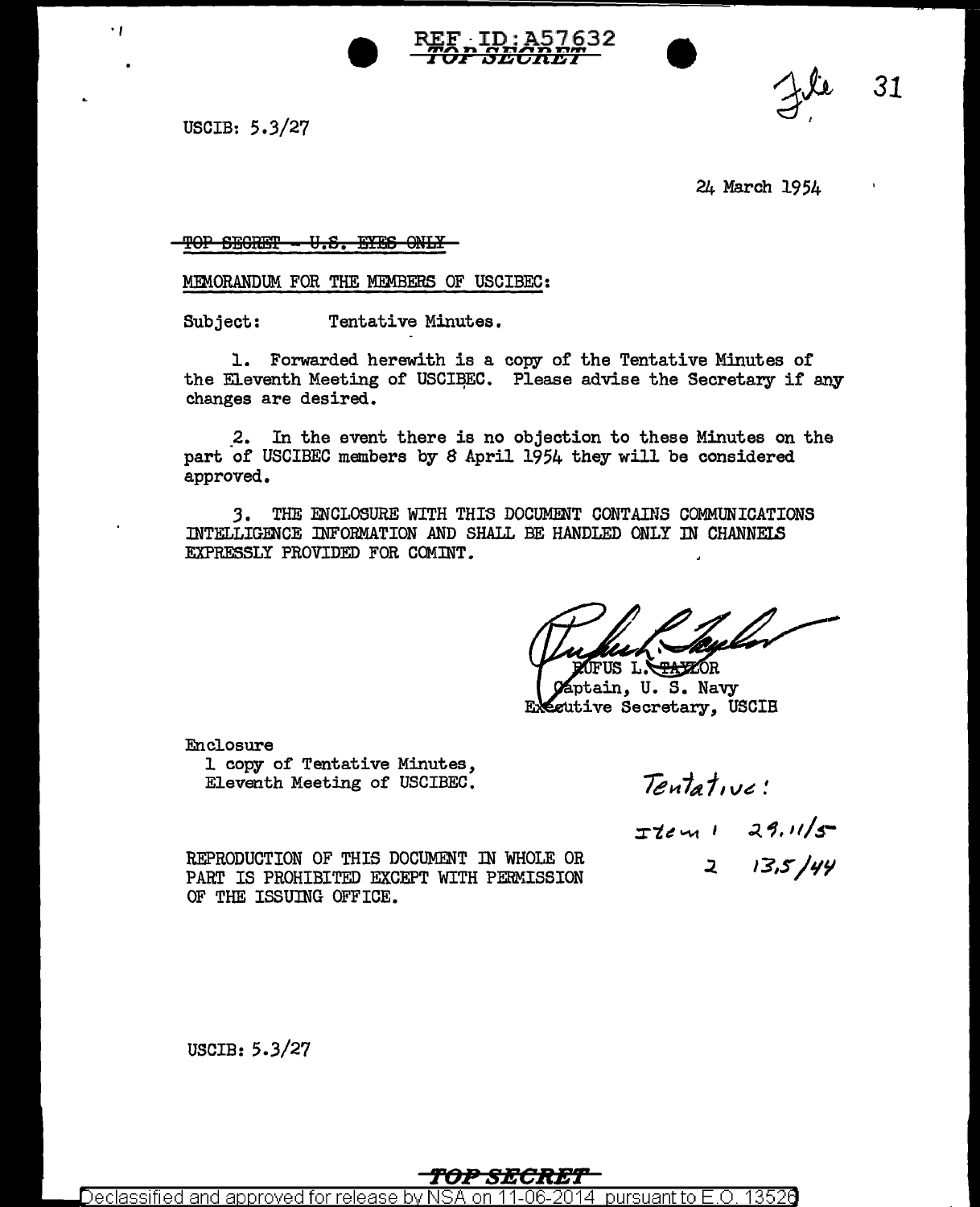

# REE ID: A57632



#### MINUTES OF THE ELEVENTH MEETING

# OF THE

### USCIB EXECUTIVE COMMITTEE

## Captain Rufus L. Taylor, USN, Chairman

٠

OGA

×

PRESENT

 $\ddot{\phantom{0}}$ 

| DEFENSE:      | Mr. Randolph V. Zander<br>(for Mr. William H. Godel)                |
|---------------|---------------------------------------------------------------------|
| STATE:        | Mr. T. Achilles Polyzoides                                          |
| FBI:          | Mr. Victor P. Keay                                                  |
| NSA:          | Captain Dwight M. Agnew, USN                                        |
| CIA:          | (for Mr. Huntington D. Sheldon)                                     |
| ARMY:         | Lt. Colonel Glen C. Long                                            |
| NAVY:         | Captain William M. McCormick                                        |
| AIR FORCE:    | Colonel Charles M. Townsend                                         |
| SECRETARIAT:  | Mr. H. D. Jones<br>Mrs. D. O. Tucker                                |
| ALSO PRESENT: |                                                                     |
| DEFENSE:      | Mr. Milton S. Zaslow                                                |
| STATE:        | Mr. Robert F. Packard                                               |
| NSA:          | Mr. Benson K. Buffham<br>Mr. Cecil C. Corry<br>Mr. Philip J. Patton |
| CIA:          |                                                                     |
| <b>ARMY :</b> | Lt. Colonel Richard Leffers<br>Major Arnie Millican                 |

#### -CONFIDENTIAL